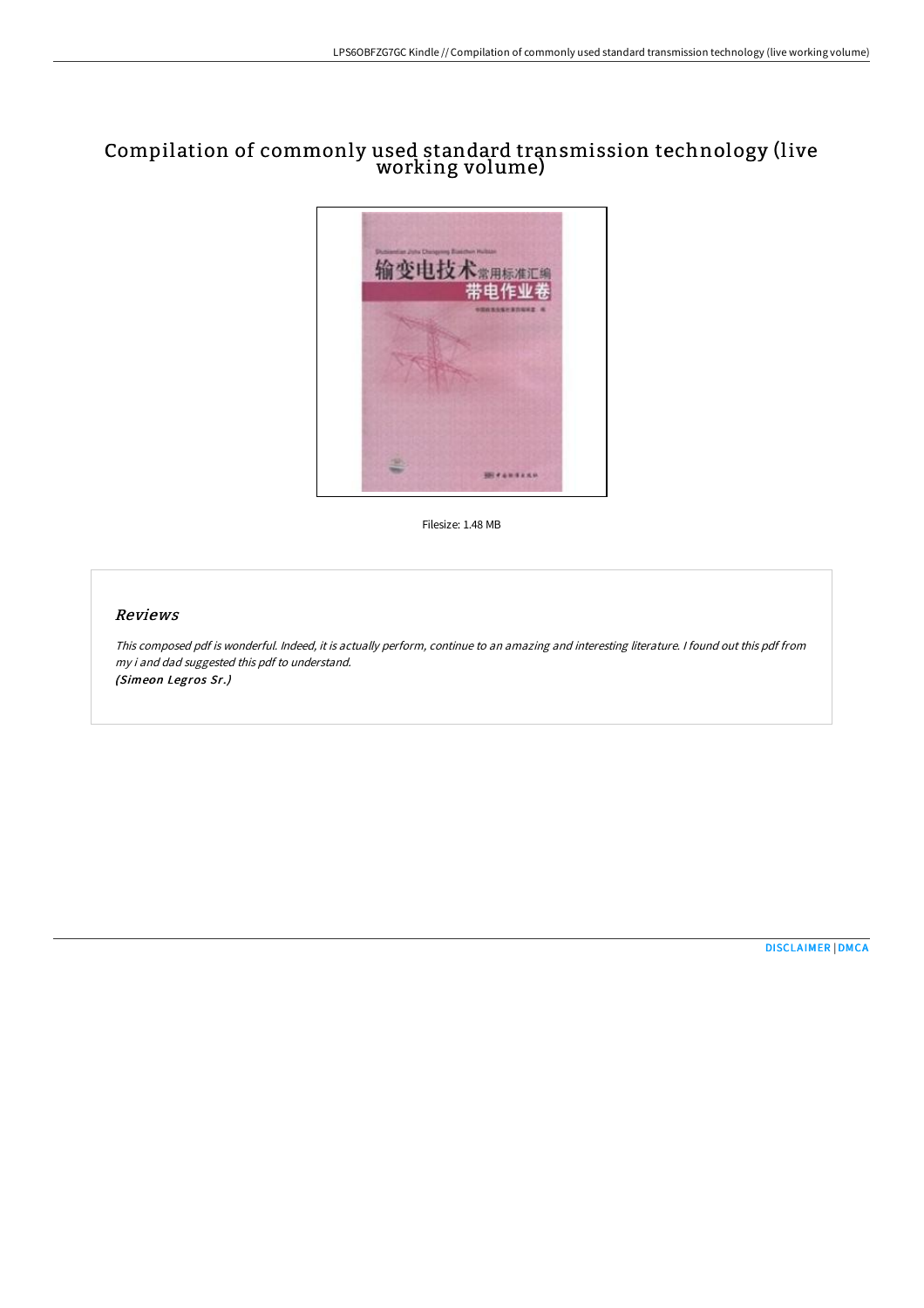### COMPILATION OF COMMONLY USED STANDARD TRANSMISSION TECHNOLOGY (LIVE WORKING VOLUME)



To download Compilation of commonly used standard transmission technology (live working volume) PDF, make sure you refer to the link under and download the ebook or get access to other information which are in conjuction with COMPILATION OF COMMONLY USED STANDARD TRANSMISSION TECHNOLOGY (LIVE WORKING VOLUME) book.

paperback. Condition: New. Ship out in 2 business day, And Fast shipping, Free Tracking number will be provided after the shipment.Pages Number: 611 Publisher: China Standard Pub. Date :2010-12-01 version 1. Contents: GB / T 6568-2008 shielding clothes live working with GB / T 12167-2006 tight live working with aluminum wire line card device GB / T 12168-2006 shelter cover live working with GB / T 13034-2008 insulation live working pulley GB / T 13035-2008 live working with insulating rope GB / T 13395-2008 energized electrical equipment wash water guidelines GB 13398-2008 live working with hollow insulating tube. filled with insulation foam insulation tubes and solid rods GB / T 14545-2008 live working tools with a small amount of water flushing (long column of water short-gun type) GB / T 15632-2008 live working tools with general technical conditions mentioned line GB / T 17620-2008 live working hard with the insulating ladder GB / T 17622-2008 live working gloves GB / T 18037-2008 basic technical requirements for live working tools and design guidelines GB / T 18136-2008 AC high-voltage electrostatic protective clothing and test method GB / T 18269-2008 AC 1 kV. 1.5 kV DC voltage live line work and the following hand tools with insulated GB / T 18857-2008 distribution lines live working technology guidelines GB / T 19185-2008 AC live line work safe distance from the calculated DL / T 699-2007 live working with insulating prop bottle rack general technical conditions DL 778-2001 live working with insulating sleeve DL / T 803-2002 live working with insulating blanket DL / T 854-2004 live working insulated bucket arm in car maintenance and use of the test DL / T 876-2004 Insulation charged with operating guidelines DL / T 877-2004 live working tools. devices and equipment used by the general requirements of...

 $\mathbb{R}$ Read Compilation of commonly used standard [transmission](http://digilib.live/compilation-of-commonly-used-standard-transmissi.html) technology (live working volume) Online

 $_{\rm PDF}$ Download PDF Compilation of commonly used standard [transmission](http://digilib.live/compilation-of-commonly-used-standard-transmissi.html) technology (live working volume)